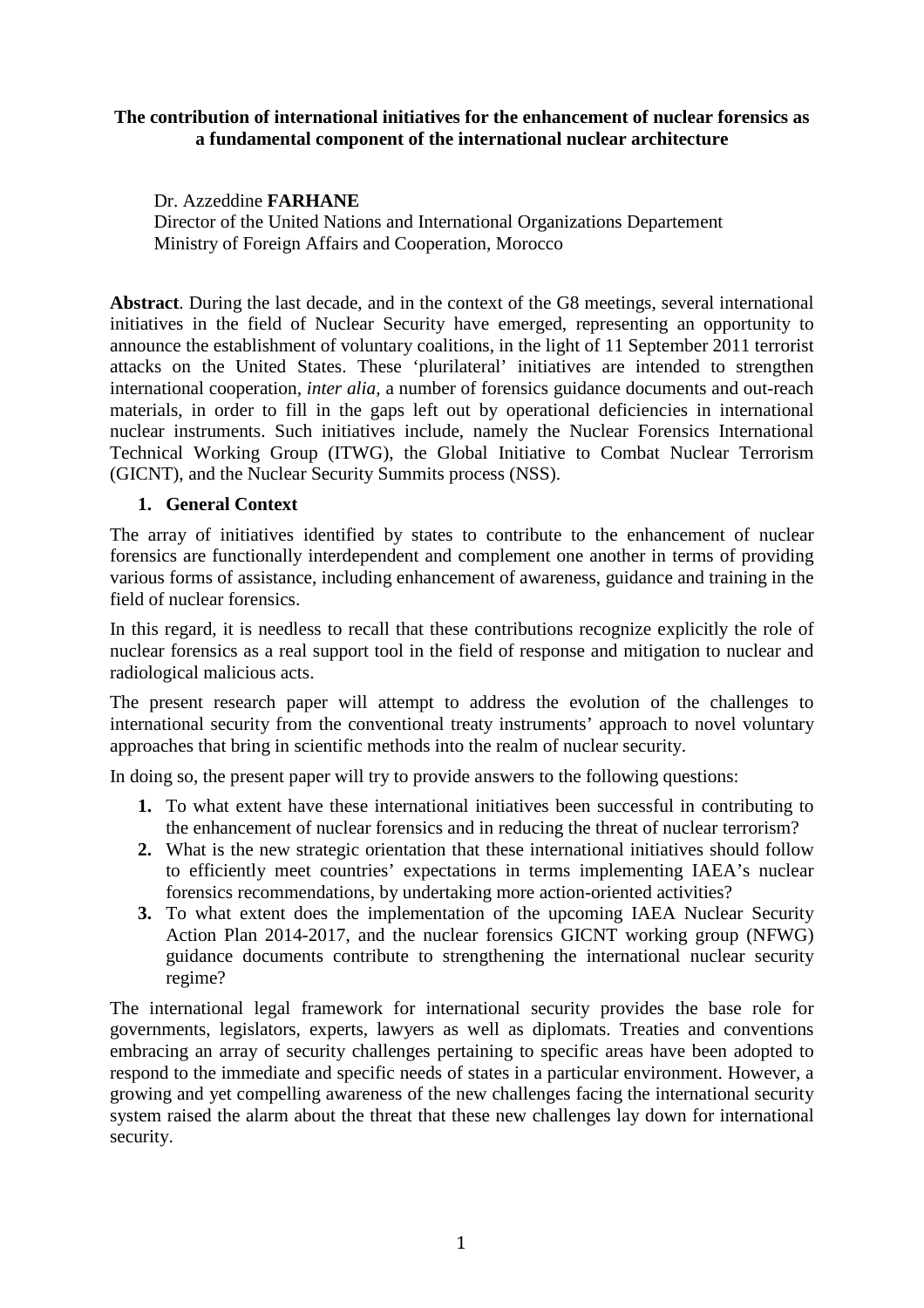#### **2. International Initiatives for non-proliferation: a substantial operational framework for the enhancement of international forensics**

Since the early nineties, efforts have been made to develop nuclear forensics as an instrument to categorise and characterise nuclear materials and relate them to a possible source. The international instrument track proved inadequate to face this growing challenge. Hence, the need for voluntary, non-binding and flexible frameworks is highly required.

Whereas international instruments laid the ground for the legal framework in terms of nuclear security, international initiatives<sup>1</sup> provided key answers through nuclear forensics to the evolving nature of nuclear threats and contributed to facing the new challenges.

Many of the challenges that nuclear forensics address, converge with the issues addressed by investigators and responders. The three-pillars of nuclear security architecture which are: detection, investigation and response are brought together in assessing the threat induced by potential terrorist attacks, involving nuclear or radioactive materials, loss or theft of nuclear/radioactive substances, or illegal trafficking and transportation of nuclear/radioactive substances.

## *2.1. The Nuclear Forensics International Technical Working Group (ITWG): setting the stage and reaching out to a broader community*

The ITWG represents a kick start in the realm of nuclear forensics. It has since its inception in 1996, upon the initiative of the Group of eight governments (G8), considered nuclear forensics as an essential component of national and international nuclear security.

The ITWG plays an important role in contributing to the assessment of threats through providing insights to the history and origin of nuclear material, the point of diversion, and the identity of the perpetrators. The group collaborates closely with international partner organizations, including the International Atomic Energy Agency (IAEA), EURATOM, INTERPOL, EUROPOL, and the United Nations Interregional Crime and Justice Research Institute (UNICRI).

As an open framework for all states, the (ITWG) endeavours to advance the scientific discipline of nuclear forensics by devising effective technical solutions to competent national or international authorities upon request. It encourages states to build upon best practices in nuclear forensics by conducting operational activities between and among partner states. Outreach is a primary goal of the ITWG. The working group disseminates recent progress in nuclear forensic analysis and interpretation with the broader community of technical and security professionals who can benefit from these advancements.

# *2.2. The Global Initiative for Combating Nuclear Terrorism (GICNT): interoperability and hands-on practices*

Jointly announced by Presidents George W. Bush and Vladimir Putin on the occasion of the G8 summit that was held on July  $15^{th}$ , 2006, in St. Petersburg<sup>2</sup>, GICNT aims at strengthening the global capacity to prevent, detect, and respond to nuclear terrorism. The Initiative operates through three main working groups: the Nuclear Detection Working Group (NDWG) led by the Netherlands, the Nuclear Forensic Working Group (NFWG) led by Australia and the Response and Mitigation Working Group (RMWG) led by Morocco.

 $\overline{a}$ 

<sup>1</sup> The International Initiatives include, inter alia, the Nuclear Security Summits process (NSS), the Proliferation Security Initiative (PSI), the Global Initiative to Combat Nuclear Terrorism (GICNT), The Financial Action Task Force (FATF)

 $2$  http://www.nti.org/e\_research/e3\_global\_initiatives.html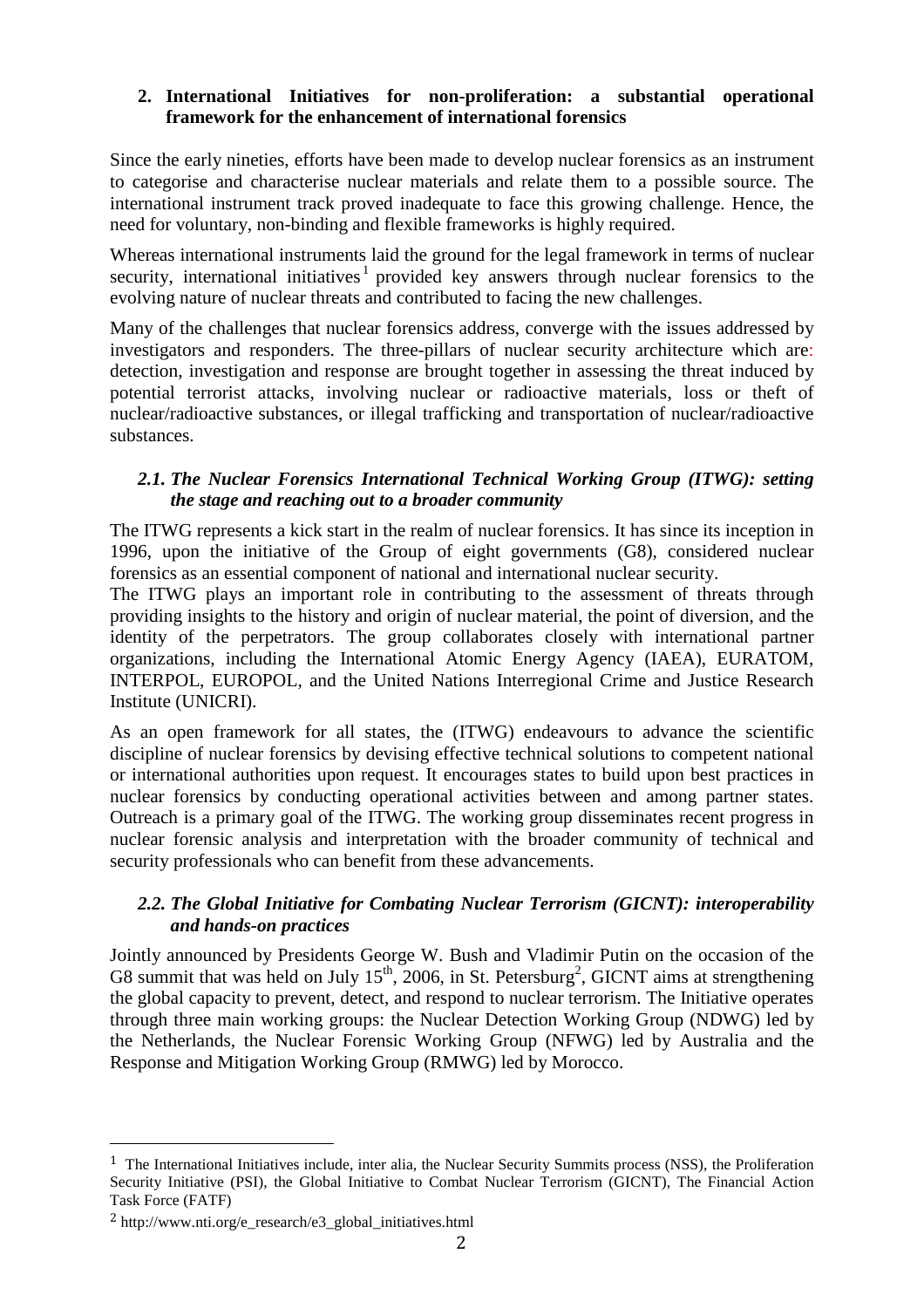Established in 2010, the GICNT-NFWG is tasked with raising awareness of nuclear forensics relevant to international nuclear security among policy-makers through the following measures, keeping in mind that the bottom line is to foster interoperability of partner nations:

- a- Assisting in the development of core capabilities
- b- Fostering intergovernmental relationships
- c- Conducting joint exercises and sharing best practices.

The NFWG also seeks to encourage collaboration with existing nuclear forensics efforts undertaken by the International Atomic Energy Agency (IAEA), the European Union, and the Nuclear Forensics International Technical Working Group (ITWG) in order to synchronize efforts and avoid duplication and overlapping.

#### *2.3. The Nuclear Security Summits Process: Fostering the political support*

The process of Nuclear Security Summits is the expression of the political will of states to advance nuclear forensics as the most appropriate means to address the ever-increasing threats to international security. In fact, the 2012 Seoul Summit recognized that "*nuclear forensics can be an effective tool in determining the origin of detected nuclear and other radioactive materials and in providing evidence for the prosecution of acts of illicit trafficking and malicious use*s," and called upon states *"to develop and enhance nuclear forensics capabilities, undertake research and share information and best practices, as appropriate*.*"*  The summit communiqué *"underscored the importance of international cooperation both in technology and human resource development to advance nuclear forensics"<sup>3</sup>*

Similarly, the 2014 Hague Summit stressed that *"the need to further develop innovative forensic methods and tools for investigating incidents involving nuclear and other radioactive materials"*. Leaders of more than 50 countries vowed to *"encourage further international cooperation, within the IAEA and other relevant international organisations, aimed at connecting and enhancing traditional and nuclear forensics capabilities, where feasible, and establishing national nuclear forensics databases to enable better determination of the origin of material"*. 4

The NSS process has so far contributed to ensuring an ongoing dynamic between partner States by encouraging them to work together through relevant forensic institutions to enhance best practices joint actions in nuclear forensics. The gift basket<sup>5</sup> initiated and submitted to the Hague NSS by the Netherlands Forensic Institute (NFI), together with the Netherlands Ministry of Foreign Affairs, is significant in this regard. In 2011, the Netherlands submitted a white paper on "Nuclear Forensics" which aims at strengthening the links between traditional and nuclear forensics through developing a common set of definitions and standards, undertaking research, and sharing information and best practices.

In fact, the white paper to which many countries voluntarily subscribed as a gift basket to the NSS, represents a set of deliverables for the NSS, which would take developments in nuclear forensics a step further. It also contributed to a knowledge platform to enhance the discussion and commitment amongst experts and policymakers of partner states.

### **3. International initiatives and the IAEA doctrine on nuclear forensics: collaborative approach for advancing nuclear forensics**

### *3.1. The IAEA doctrine on nuclear forensics*

 $\overline{a}$ 

As a leading international organization committed to assisting Member States in development of effective nuclear security measures, the IAEA provides guidance in the conduct of a nuclear forensics investigation, trains experts in nuclear forensic methodologies, coordinates research and development, and works to improve nuclear forensic interpretation through

<sup>3</sup> The Seoul Communiqué, Nuclear Security Summit, (March 26-27th, 2012) paragraph 10, page.5

<sup>4</sup> The Hague Communiqué, Nuclear Security Summit, (March 24-25th, 2014) paragraph 33,page.6

<sup>5</sup> Netherlands Gift Basket on Nuclear Forensics, submitted to the NSS Summit, (The Hague 24-25th, 2014)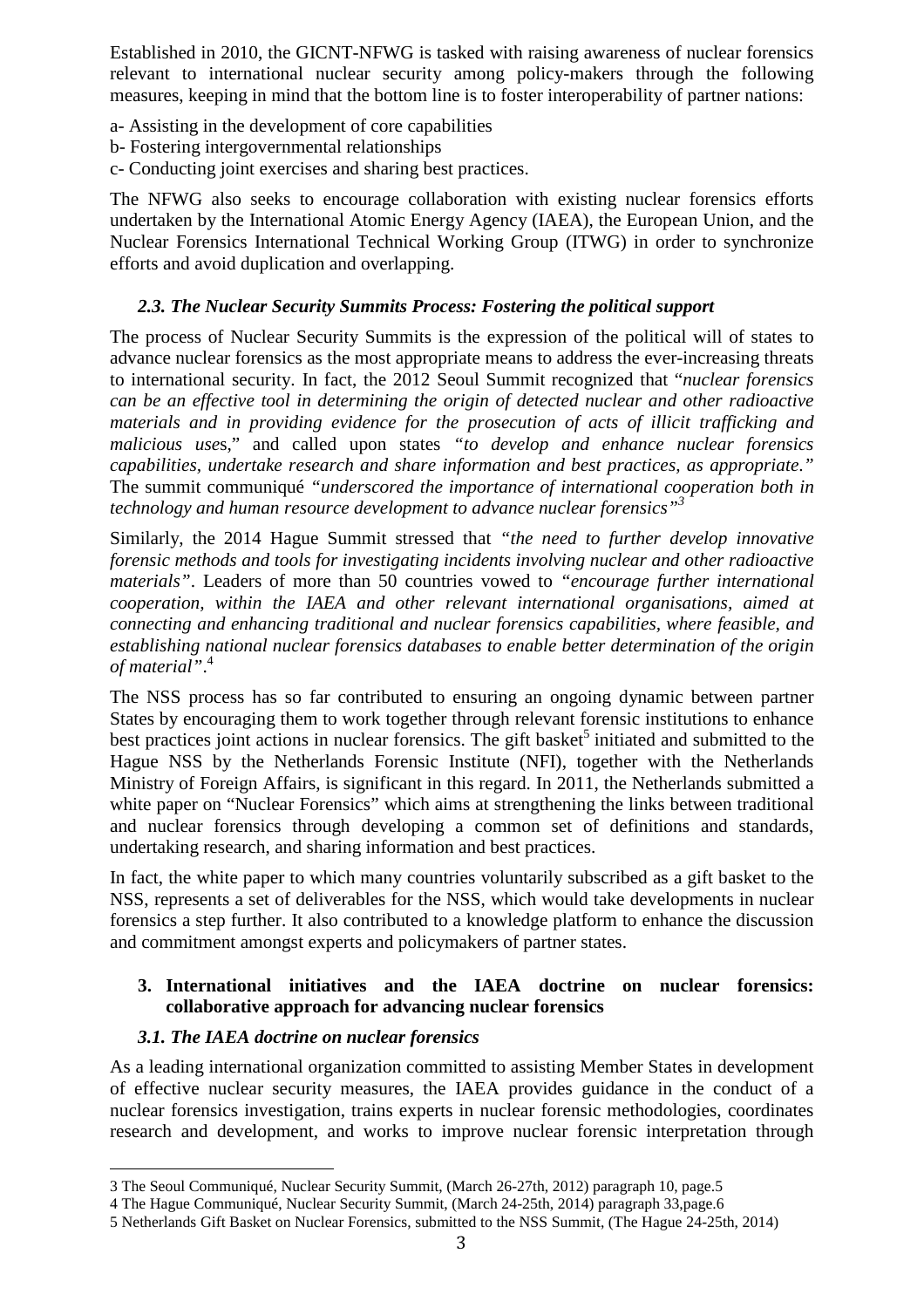preparation of technical recommendations. The IAEA Office of Nuclear Security also partners with technical specialists from around the world to support countries, upon their request, that want to develop their own nuclear forensics capacity.

The IAEA Nuclear Security Plan  $(2014-2017)^6$  is a commendable effort towards achieving effective security wherever nuclear and other radioactive material is in use, storage and/or transport, and associated facilities by supporting States, upon request, in their efforts to meet their national responsibilities and international obligations, to reduce risks and to respond appropriately to threats.

Through the nuclear security Plan, the IAEA seeks to further strengthen international cooperation and coordinate nuclear security assistance given through regional and bilateral programmes and other international initiatives and to enhance global nuclear security efforts by completing international guidance in the Nuclear Security Series and, upon request, supporting its implementation by States

# *3.2. GICNT: an operational framework for advancing nuclear forensics*

The GICNT statement of principles clearly states that countries should endeavour to: "*Improve capabilities of participants for response, mitigation, and investigation, in cases of terrorist attacks involving the use of nuclear and other radioactive materials and substances, including the development of technical means to identify nuclear and other radioactive*  materials and substances that are, or may be, involved in the incident"<sup>7</sup>. Therefore, more action oriented is taken through organizing workshops and table-top exercises among partner states to assess countries capabilities to interact and operate in crises situations and draw lessons from their interaction.

Tiger Reef<sup>8</sup>, a GICNT workshop and table top-exercise held and conducted in Kuala Lumpur earlier this year (February 2014) highlighted the crucial importance of mutual understanding between the tasks assigned to the investigation community and those of the responders' community. Knowledge, although basic of each others competences, is a key to mitigating nuclear and radiological risks.

International initiatives have therefore developed means and ways to address the overlapping concerns in terms of detection, investigation and response, and continue to raise awareness among the three respective pillars by:

- Encouraging the practice of information-sharing and best practices
- Organizing and conducting table-top exercises either individually or jointly
- Creating synergies among first responders and investigators and with relevant international organisations

### **4. GICNT working group on nuclear forensics: an important step for advancing nuclear forensics**

### *4.1. NFWG: pragmatic support for the enhancement of nuclear forensics capabilities*

The  $6<sup>th</sup> GICNT$  Abu Dubai Plenary (June 29<sup>th</sup>, 2010) endorsed nuclear forensics as a priority focus area. The NFWG led by Australia continues to prepare, develop and compile documents that raise awareness of nuclear forensics among policymakers, assist in the development of core capabilities, foster intergovernmental relationships, conduct joint exercises, and share best practices.

# *4.2. GICNT and IAEA action plan: synergies, complementarities and dynamics*

 $\overline{a}$ 

<sup>6</sup> http://www-ns.iaea.org/downloads/security/nuclear-security-plan2014-2017.pdf

<sup>7</sup> GICNT statement of principles n° : 7

<sup>8</sup> Tiger Reef was held in Kuala Lumpur, Malaysia February 2014. TG addressed issues relating to interaction between responders and investigators and highlighted the challenges of the interaction between the two communities in responding to a malevolent act using an RDD.